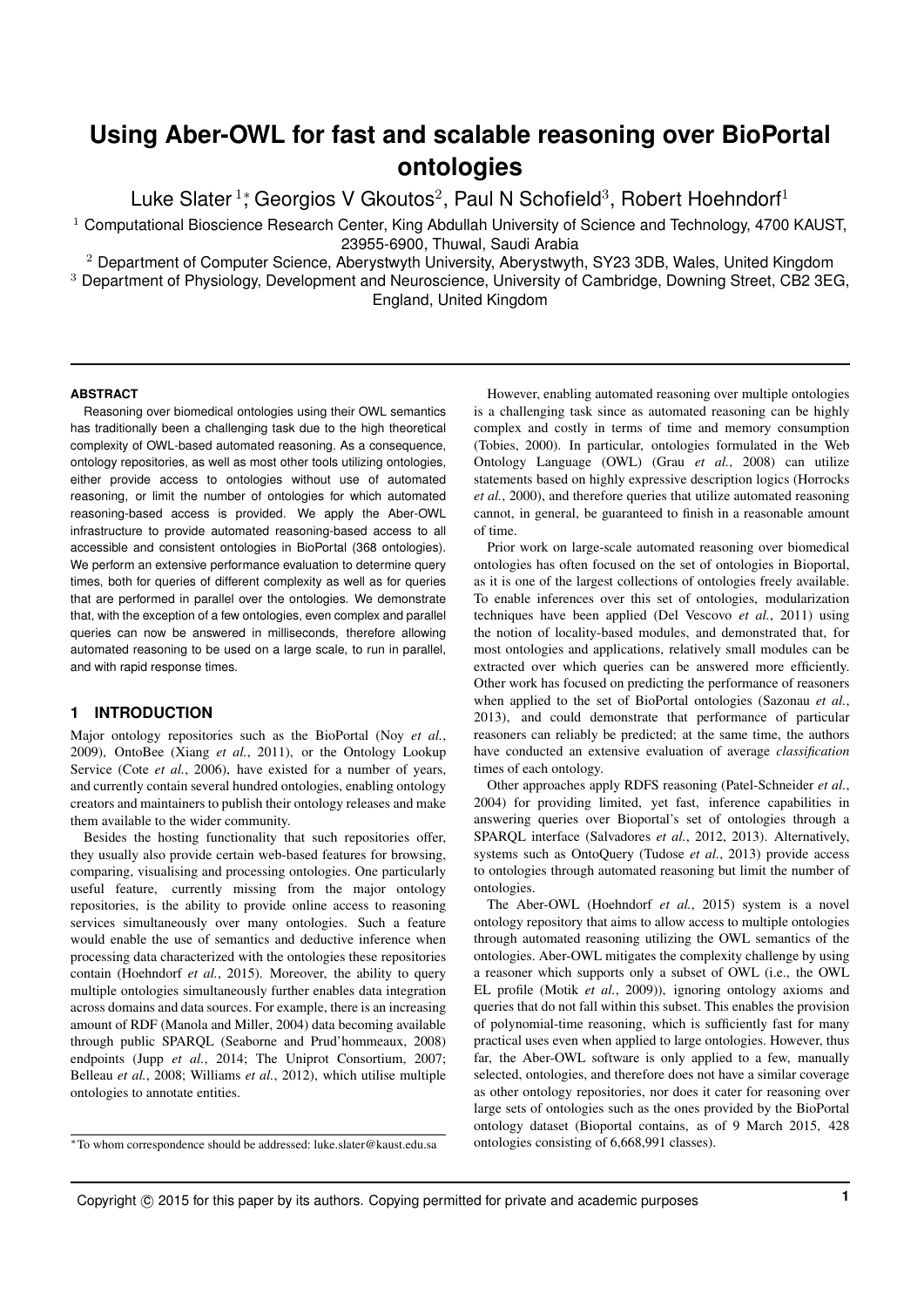Here, we apply the Aber-OWL framework to reason over the majority of the available ontologies in Bioportal. We evaluate the performance of querying ontologies with Aber-OWL, utilizing 337 ontologies from BioPortal, we evaluate Aber-OWL's ability to perform different types of queries as well as its scalability in performing queries that are executed in parallel. We demonstrate that the Aber-OWL framework makes it possible to provide, at least, light-weight description logic reasoning over most of the freely accessible ontologies contained in BioPortal, with a relatively low memory footprint and high scalability in respect to the number of queries executed in parallel, using only a single medium-sized server as hardware to provide these services. Furthermore, we identify several ontologies for which querying using automated reasoning performs significantly worse than the majority of the other ontologies tested, and discuss potential explanations and solutions.

#### **2 METHODS**

#### 2.1 Selection of ontologies

We selected all ontologies contained in BioPortal as candidate ontologies, and attempted to download the current versions of all the ontologies for which a download link was provided by BioPortal. A summary of the results is presented in Table 1.

| Total         | 427 |
|---------------|-----|
| Loadable      | 368 |
| Used          | 337 |
| Unobtainable  | 39  |
| Non-parseable | 17  |
| Inconsistent  | 3   |
| No Labels     | 31  |

Table 1. Summary of Ontologies used in our test. The loadable ontologies are the ones obtained from BioPortal which could be parsed using the OWL API and which were found to be consistent when classified with the ELK reasoner. We exclude 31 ontologies that do not contain any labels from our analysis.

Out of 427 total ontologies listed by Bioportal, only 368 could be directly downloaded and processed by Aber-OWL. Reasons for failure to load ontologies include the absence of a download link for listed ontologies, proprietary access to ontologies or ontologies that are only available in proprietary data formats (e.g., some of the ontologies and vocabularies provided as part of the Unified Medical Language Systems (Bodenreider, 2004)). 39 ontologies were not obtainable. Furthermore, 17 ontologies that could be downloaded were not parseable with the OWL API, indicating a problem in the file format used to distribute the ontology. Three ontologies were inconsistent at the reasoning stage. Several ontologies also referred to unobtainable ontologies as imports; however, we included these ontologies in our analysis, utilizing only the classes and axioms that were accessible. As Aber-OWL currently relies on the use of labels to construct queries, we further removed 31 ontologies that did not include any labels from our test set.

Overall, we use set of 337 ontologies in our experiments consisting of 3,466,912 classes and 6,997,872 logical axioms (of which 12,721 are axioms involving relations, i.e., RBox axioms). In comparison, BioPortal currently (9 March 2015) includes a total of 6,668,991 classes.

#### 2.2 Use of the Aber-OWL reasoning infrastructure

Aber-OWL (Hoehndorf *et al.*, 2015) is an ontology repository and query service built on the OWLAPI (Horridge *et al.*, 2007) library, which allows access to a number of ontologies through automated reasoning. In particular, Aber-OWL allows users or software applications to query the loaded ontologies using Manchester OWL Syntax (Horridge *et al.*, 2006), using the class and property labels as short-form identifiers for classes. Aber-OWL exposes this functionality on the Internet through a JSON API as well as a web interface available on http://aber-owl.net. To answer queries, Aber-OWL utilizes the ELK reasoner (Kazakov *et al.*, 2014, 2011), a highly optimized reasoner that supports the OWL-EL profile. Ontologies which are not OWL-EL are automatically transmuted by the reasoner by means of ignoring all non-EL axioms, though as of 2013 50.7% of ontologies in Bioportal were natively using it (Matentzoglu *et al.*, 2013).

We extended the Aber-OWL framework to obtain a list of ontologies from the Bioportal repository, periodically checking for new ontologies as well as for new versions of existing ontologies. As a result, our testing version of Aber-OWL maintains a mirror of the accessible ontologies available in BioPortal. Furthermore, similarly to the functionality provided by BioPortal, a record of older versions of ontologies is kept within Aber-OWL, so that, in the future, the semantic difference between ontology versions could be computed.

In addition, we expanded the Aber-OWL software to count and provide statistics about:

- The ontologies which failed to load, with associated error messages;
- Axioms, axiom types, and number of classes per ontology; and
- Axioms, axiom types, and number of classes over all ontologies contained within Aber-OWL.

For each query to Aber-OWL, we also provide the query execution time within Aber-OWL and pass this information back to the client along with the result-set of the query.

All information is available through Aber-OWL's JSON API, and the source code freely available at https://github.com/ bio-ontology-research-group/AberOWL.

#### 2.3 Experimental setup

In order to evaluate the performance of querying single and multiple ontologies in Aber-OWL, randomly queries of different complexity were generated and executed. Since the ELK reasoner utilises a cache for answering queries that have already been computed, each of the generated query consisted of a new class expression. The following types of class expressions were used in the generated queries (for randomly generated A, B, and R):

- Primitive class: A
- Conjunctive query: A and B
- Existential query: R some A
- Conjunctive existential query: A and R some B

300 random queries for each of these type were generated for each ontology that was tested (1,200 queries in total per ontology). Each set of the 300 random queries that was generated, was subsequently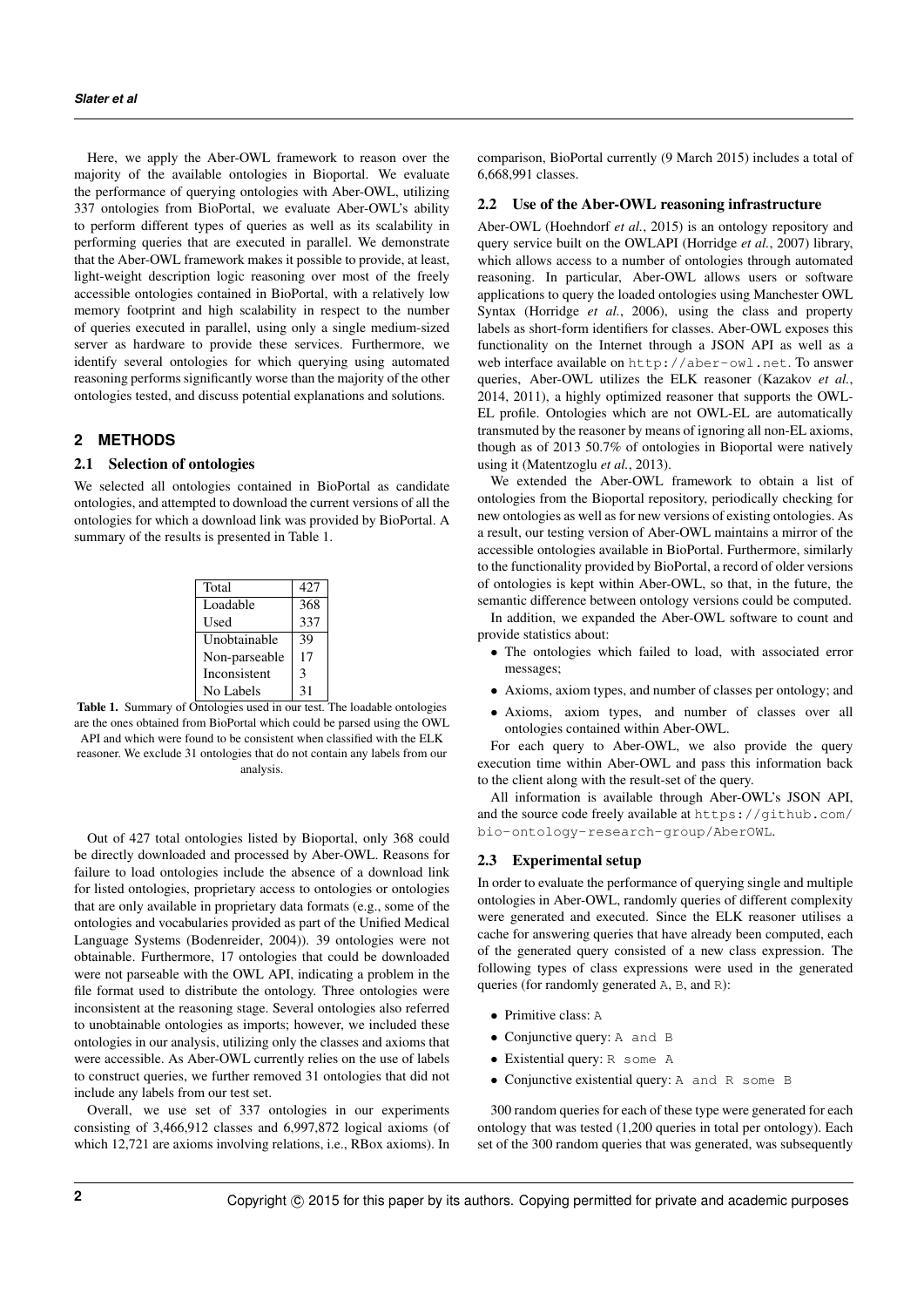split into three sets each of which contained 100 class expressions. The random class expressions contained in the resulting sets were then utilised to perform superclass (100 queries), equivalent (100 queries) and subclass (100 queries) queries and the response time of the Aber-OWL framework was recorded for each of the query.

We further test the scalability of answering the queries by performing these queries in parallel. For this purpose, we remotely query Aber-OWL with one query at once, 100 queries in parallel, and 1,000 queries in parllel.

In our test, we record the response time of each query, based on the statistics provided by the Aber-OWL server; in particular, response time does not include network latency. All tests are performed on a server with 128GB memory and two Intel Xeon E5-2680v2 10-core 2.8GHz CPUs with hyper-threading activated (resulting in 40 virtual cores). The ELK reasoner underlying Aber-OWL is permitted to use all available (i.e., all 40) cores to perform classification and respond to queries.

#### **3 RESULTS AND DISCUSSION**

On average, when performing a single query over Aber-OWL, query results are returned in 10.8 milliseconds (standard deviation: 48.0 milliseconds). The time required to answer a query using Aber-OWL correlates linearly with the number of logical axioms in the ontologies (Pearson correlation,  $\rho = 0.33$ ), and also strongly correlates with the number of queries performed in parallel (Pearson correlation,  $\rho = 0.82$ ). Figure 1 shows the query times for the ontologies based on the type of query, and Figure 2 shows the query times based on different number of queries run in parallel. The maximum observed memory consumption for the Aber-OWL server while performing these tests was 66.1 GB.

We observe several ontologies for which query times are significantly higher than for the other ontologies. The most prevalent outlier is the NCI Thesaurus (Sioutos *et al.*, 2007) for which average query time is 600 ms when performing a single query over Aber-OWL. Previous analysis of NCI Thesaurus has identified axioms which heavily impact the performance of classification for the ontology using multiple description logic reasoners (Gonçalves *et al.*, 2011). The same analysis has also shown that it can significantly improve reasoning time to add inferred axioms to the ontology. To test whether this would also allow us to improve reasoning time over the NCI Thesaurus in Aber-OWL and using the ELK reasoner, we apply the Elvira modularization software (Hoehndorf *et al.*, 2011), using the HermiT reasoner to classify the NCI Thesaurus and adding all inferred axioms that fall into the OWL-EL profile to the ontology, as opposed to ELK's approach of ignoring non-EL axioms during classification. We then repeat our experiments. Figure 3 shows the different reasoning times for NCI Thesaurus before and after processing with Elvira. Query time reduces from 703 ms (standard deviation: 689 ms) before processing with Elvira to 51 ms (standard deviation: 42 ms) after processing with Elvira, demonstrating that adding inferred axioms and removing axioms that do not fall in the OWL-EL profile can be used to improve query time.

Another outlier with regard to average query time is the Natural Products Ontology (NATPRO, http://bioportal. bioontology.org/ontologies/NATPRO). However, as NATPRO is expressed in OWL-Full, it cannot reliably be classified with a Description Logic reasoner, and therefore we cannot apply



(d) conjunctive existential queries

Fig. 1: Query times as function of the number of logical axioms in the ontologies, separated by the type of query.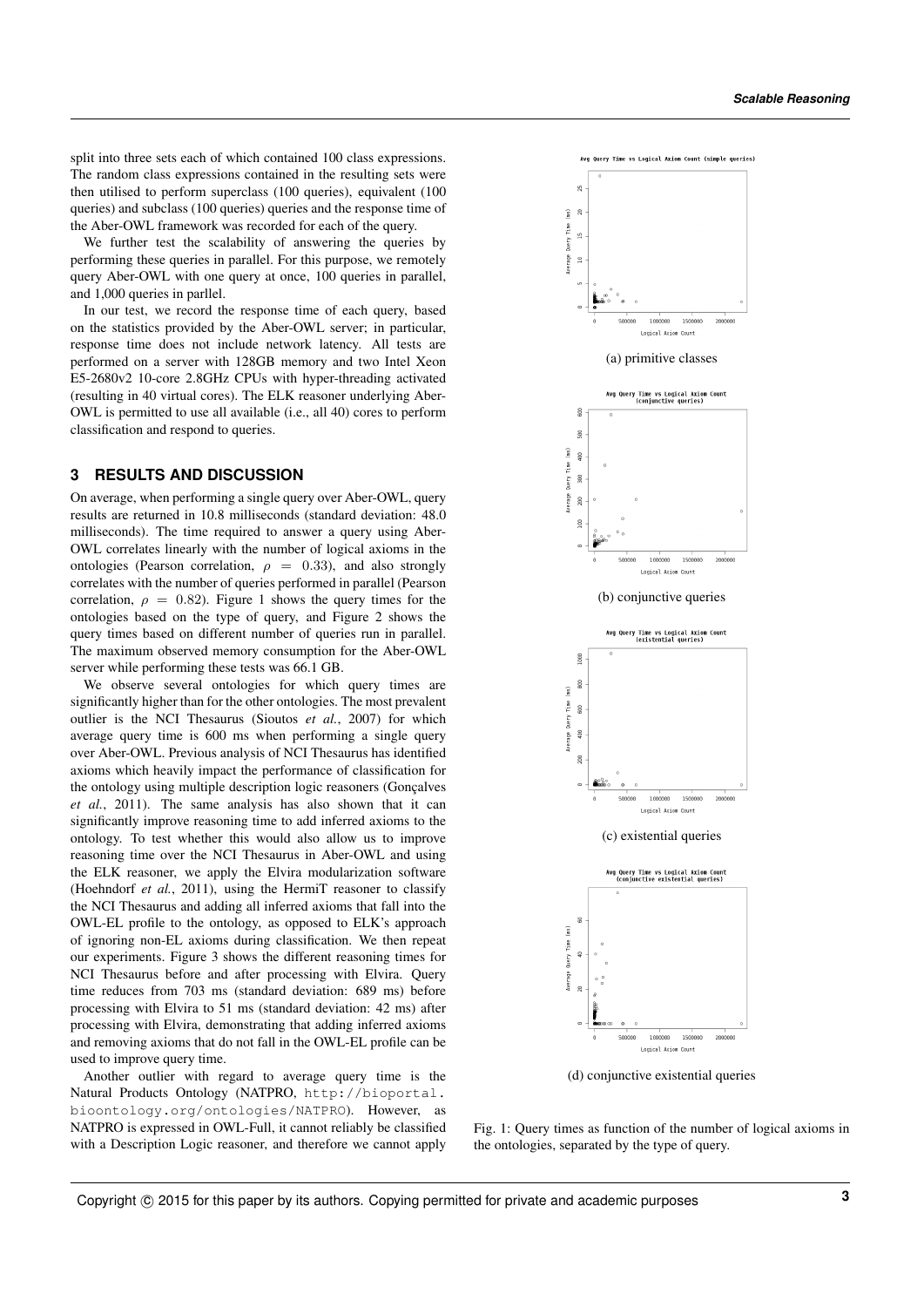

Fig. 2: Query times as function of the number of logical axioms in the ontologies, separated by the number of queries executed in parallel.



Fig. 3: Query times over the NCI Thesaurus.

the same approach to improve the performance of responding to queries.

#### 3.1 Future Work

The performance of using automated reasoning for querying ontologies relies heavily on the type of reasoner used. We have used the ELK (Kazakov *et al.*, 2014, 2011) reasoner in our evaluation; however, it is possible to substitute ELK with any other OWLAPI-compatible reasoners. In particular, novel reasoners such as Konklude (Steigmiller *et al.*, 2014), which outperform ELK in many tasks (Bail *et al.*, 2014), may provide further improvements in performance and scalability.

We identified several ontologies as leading to performance problems, i.e., they are outliers during query time testing. For these ontologies, including the Natural Products Ontology (NATPRO),

and, to a lesser degree, the Drug Ontology (DRON) (Hanna *et al.*, 2013), similar 'culprit-finding' analysis methods may be applied as have previously been applied for the NCI Thesaurus (Gonçalves *et al.*, 2011). These methods may also allow the ontology maintainers to identifying possible modifications to their ontologies that would result in better reasoner performance.

#### **4 CONCLUSION**

We have demonstrated that it is feasible to reason over most of the ontologies available in BioPortal in real time, and that queries over these ontologies can be answered quickly, in real-time, and using only standard server hardware. We further tested the performance of answering queries in parallel, and show that, for the majority of cases, even highly parallel access allows quick response times.